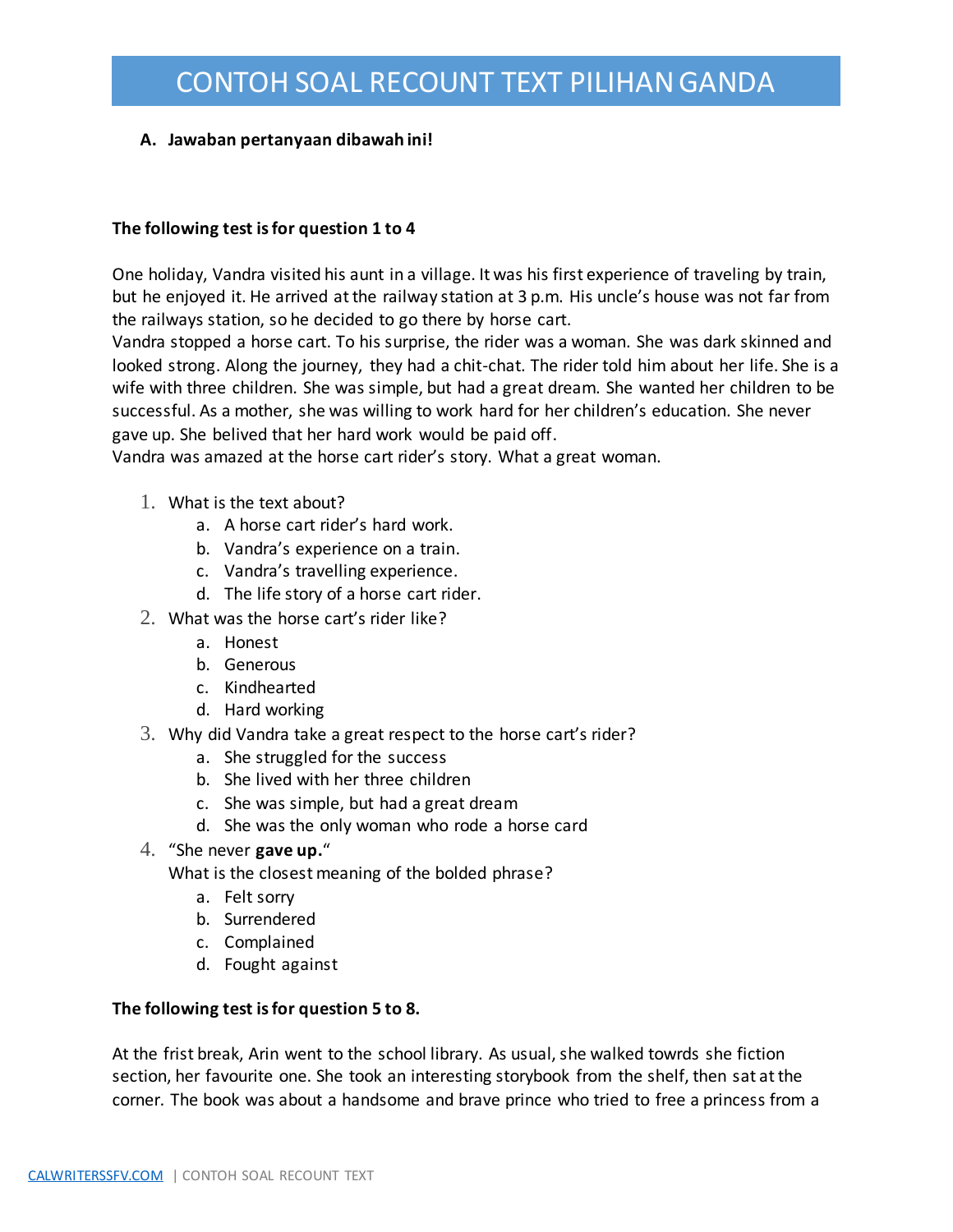giant.

Arin way very sleepy. She didn't realise that she fell asleep while reading. On her dream, she was the princess who was saved by the prince. The giant didn't let Arin go. He held her strongly and she struggled to get loose. Consequently she fell down to the ground. Suddenly, Arin heard people laughing. She opened her eyes and saw several students looking and laughing at her. Arin was confused, but she finaly realised what had happened. She dreamt about the story in the book she read. For matters wors, she tell down from the chair due to her dream.

- 5. Why is the text written?
	- a. To relate Arin's experience
	- b. To amuse readers by telling a story
	- c. To describe Arin's activity during the break
	- d. To tell readers the story of a giant and a princess
- 6. In Arins's dream, the giant …. her.
	- a. Pulled
	- b. Pushed
	- c. Captured
	- d. Released
- 7. What kind of books does Arin like to read?
	- a. Storybooks
	- b. Biography books
	- c. Science books
	- d. Engineering books
- 8. What did Arin probably feel when her schoolmates laughed at her?
	- a. Bored
	- b. Upsed
	- c. Jealous
	- d. Embarrassed

### **The following test is for question 9 to 12.**

On Monday morning Adi woke up late.. Before leaving for school, his mother reminded him of having breakfast, but he refused. He was afraid of being late. Adi arrived at school only one minute before the bell rang. All students walked towards the school yard. They would have a flag hoisting ceremony.

It was very hot and the sun shone very brightly. During the ceremony, Adi felt dizzy and his eyes were blurred. He tried to stand up still, but he could bot hold on. He trembled and fainted. He didm't know what happened next . When he opened her eyes, he was in the medical room with his class teacher and Riski, his best friend. Riski gave him a glass of hot tea and a piece of bread.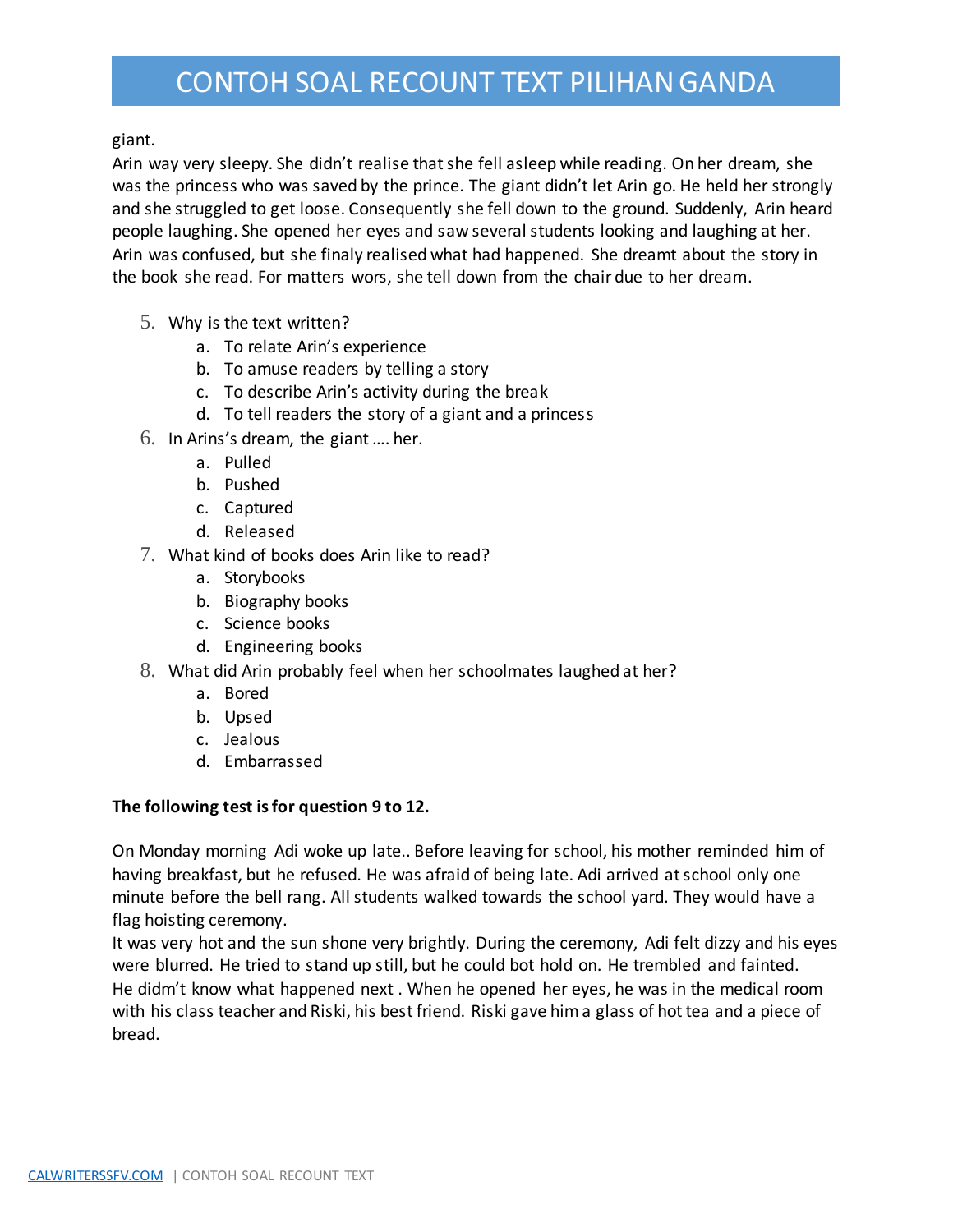- 9. What is the main idea of paragraph one?
	- a. Adi woke up late.
	- b. Adi skipped breakfast.
	- c. Adi was afraid of arriving late at school.
	- d. Adi's mother reminded him of having breakfast.
- 10.Where did Adi tremble and faint?
	- a. At home
	- b. In his classroom
	- c. At the school yard
	- d. In the medical room
- 11.What would happen if Adi had breakfast?
	- a. His mother would be angry with him
	- b. He could attend the ceremony well
	- c. He would arrive at school early
	- d. He missed the hoisting flag ceremony
- 12.From the text we know that …
	- a. nobody cared about Adi
	- b. Adi arrived late at school
	- c. Adi felt unwell during the ceremony
	- d. Riski stood up next to Adi during the ceremony

### **The following test is for question 13 to 16.**

I just returned from my holiday in my uncle's house in Malang. During the time, i visited many interesting places, such as Jatim Park 1 and 2, Museum Angkut, Batu Night Spectacular and Mount Bromo. However, the most memorable is my trip to mount Bromo. However, the most memorable is my trip to Mount Bromo. It is the most exotic place i've ever seen. At that time i went with my uncle's family. We went there by car in middle of night and arrived at around 3:30 a.m. There were already many people there. They all wore thick jackets, gloves and beanies, so did we. It was so cold that we were going to freeze. Soon, we could adapt to the weather.

Later on we moved to Penanjakan Peak to see the sunrise. Later on we withnessed such a magnificent sunrise. Luckily, the weather was so fine that we all could see that shinning golden ball very clearly. Then, we walked up to the top of Mount Bromo. It was really hard because we had to walk through thick sand desert while it was rather cold. Arriving at the top, it was so amazing! Trush me, you should go there one day. What a wonderful place! Overall my last holiday is the best moment of my life. I wash i have another chance to explore

Malang City.